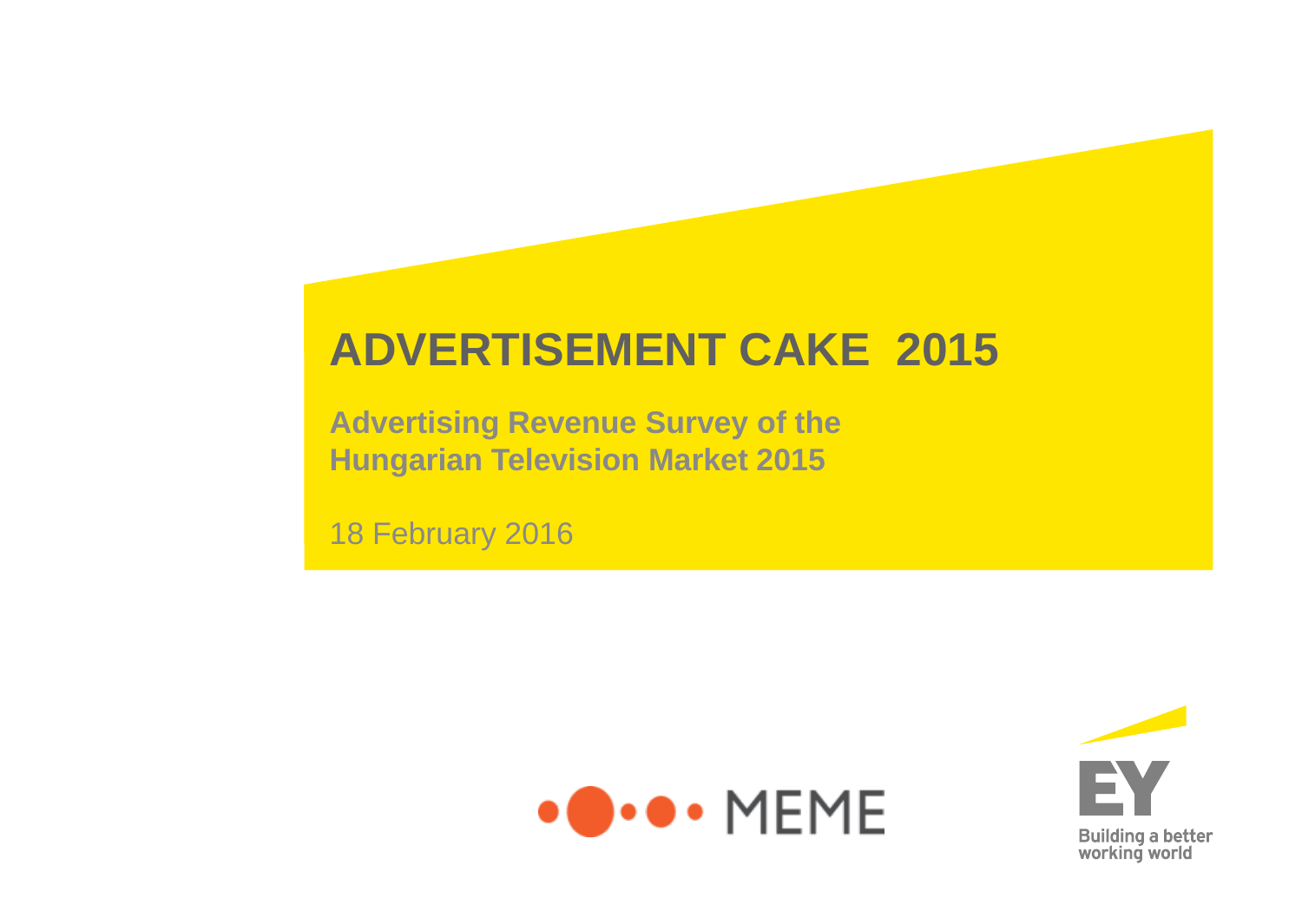## **ADVERTISEMENT CAKE 2015**

- Methodology follows the practice of recent years.
- $\triangleright$  The data used to determine the size of the advertising market was provided directly by television companies, members of the Association of the Hungarian Electronic Broadcasters (hereinafter referred to as MEME).
- ► 56 television channels provided data.
- Data collection and analysis was performed by EY.
- ► All collected data have been destroyed after the analysis.

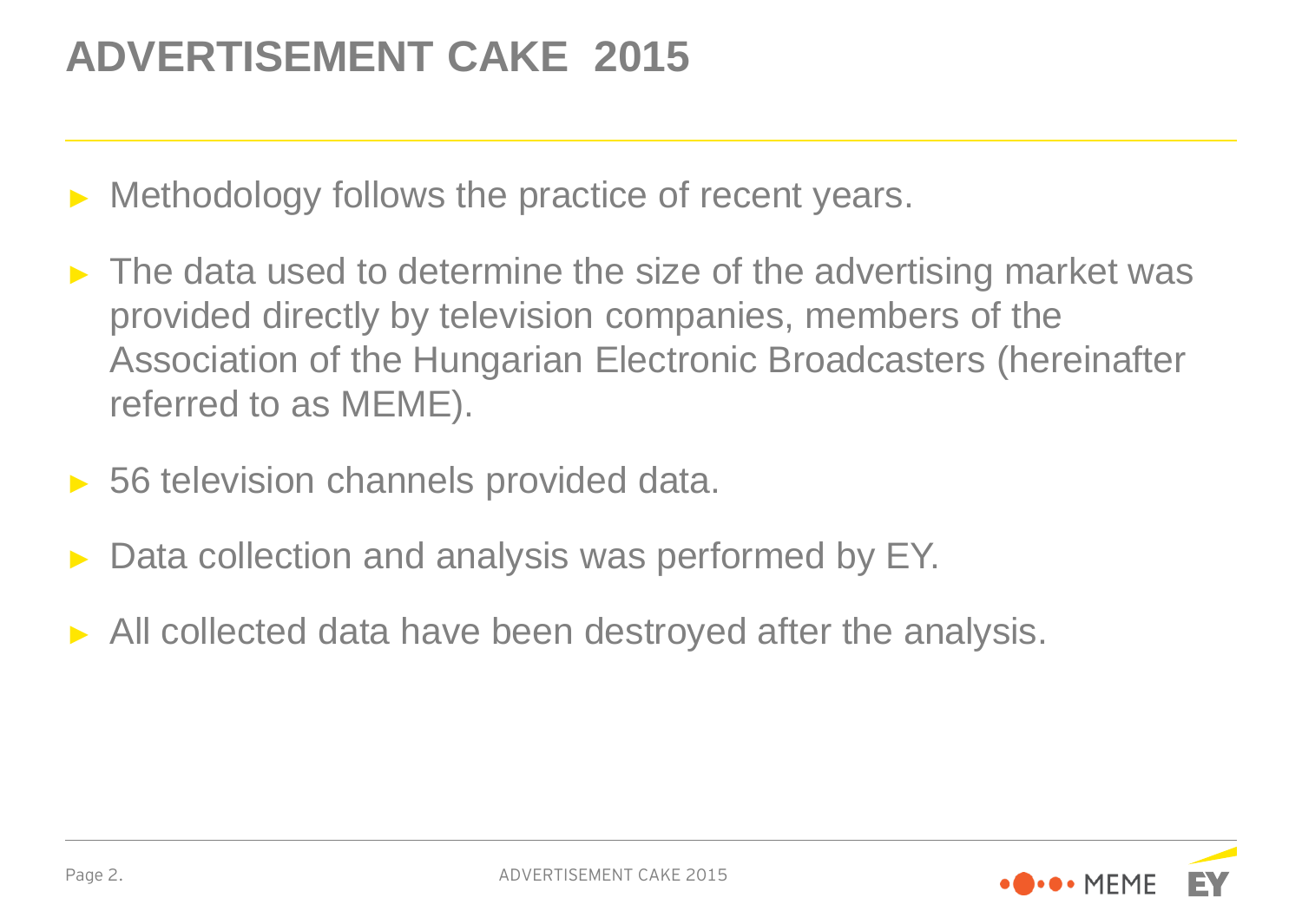## **List of data providers: 56 channels**

- ► ATV
- ► AXN
- ► Cartoon Network
- ► CBS Reality
- ► Comedy Central
- ► Cool
- ► Discovery Channel
- ► Disney Channel
- $\blacksquare$  DOQ
- $\blacktriangleright$  Duna
- ► Duna World
- $\blacktriangleright$  FEM3
- ► Film Café
- ► Film Mánia
- ► Film+
- $\blacktriangleright$  Film+2
- ► FOX
- ► Galaxy
- ► ID Investigation
- ► LifeNetwork
- $\blacktriangleright$  M1
- $\blacktriangleright$  M2
- $\blacktriangleright$  M3
- ► M4 Sport
- ► Minimax
- ► Megamax\*
- ► MTV
- ► Music Channel
- ► Muzsika
- ► Nat Geo Wild
- ► National Geographic
- ► Nickelodeon
- ► OzoneNetwork
- ► Paramount Channel
- ► PRO4
- $\blacktriangleright$  PV TV\*
- ► RTL II
- ► RTL Klub
- $\blacktriangleright$  RTL +
- ► Sláger TV
- ► Sorozat+
- ► Spektrum
- ► Spektrum Home
- ► Sport 1
- ► Sport 2
- ► SportM\*
- ► Sport Klub
- ► Story 4
- ► Story 5
- ► SUPERTV2
- ► TV Paprika
- $\blacktriangleright$  TV2
- ► Universal
- ► Viasat3
- ► Viasat6
- ► Viva



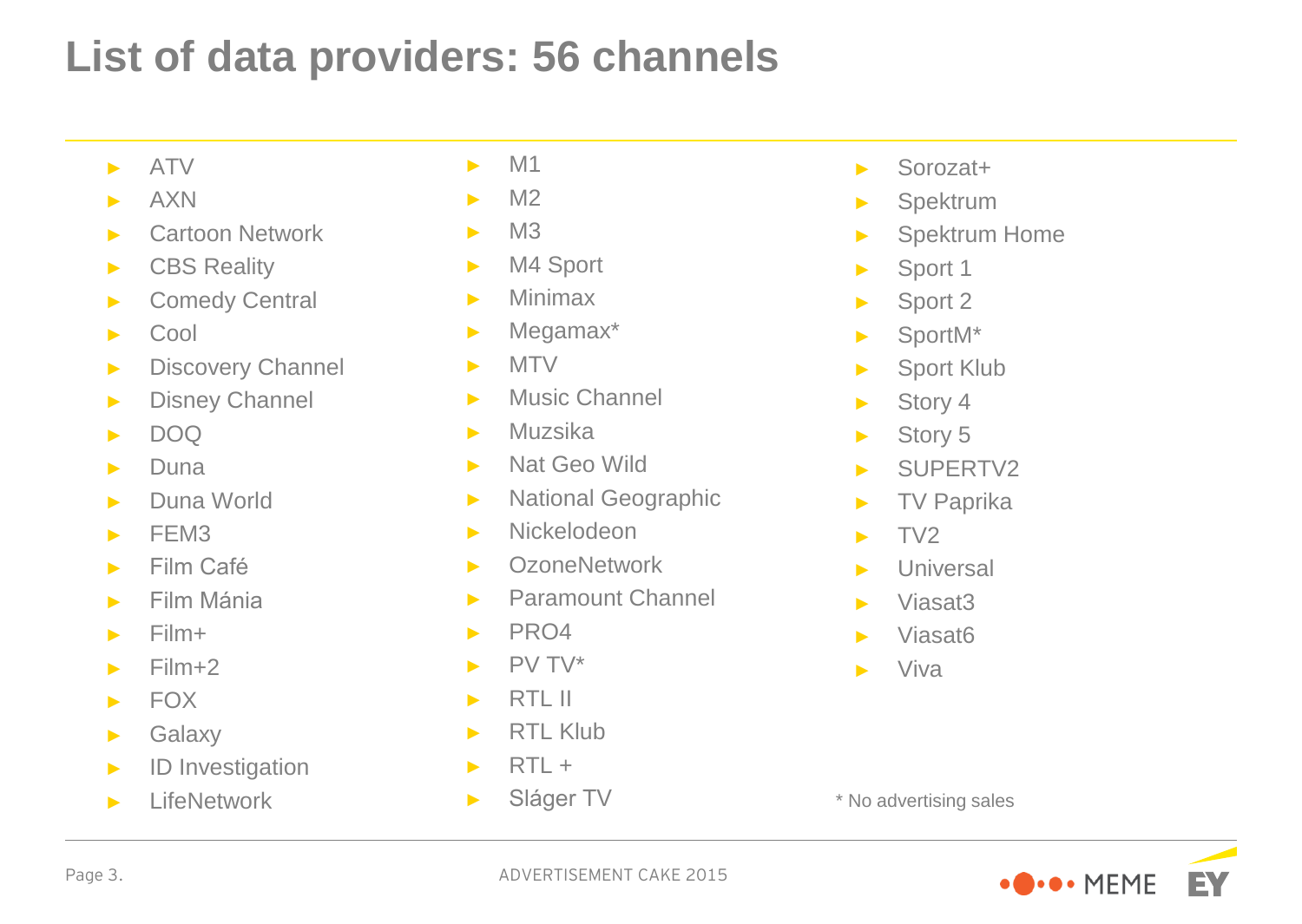## **Net-net revenue was used for our analysis**

- ► Net-net revenue, i.e. revenue after deducting discounts and agency commissions, was used.
- ► No barter revenue was included.
- ► No other revenue data were included (e.g. premium rate calls or text message charges, revenues from events or merchandise).
- ► Sponsorship contained revenue from product placement but in the case of sponsored programs it did not contain production costs.
- ► All data are presented in million HUF.

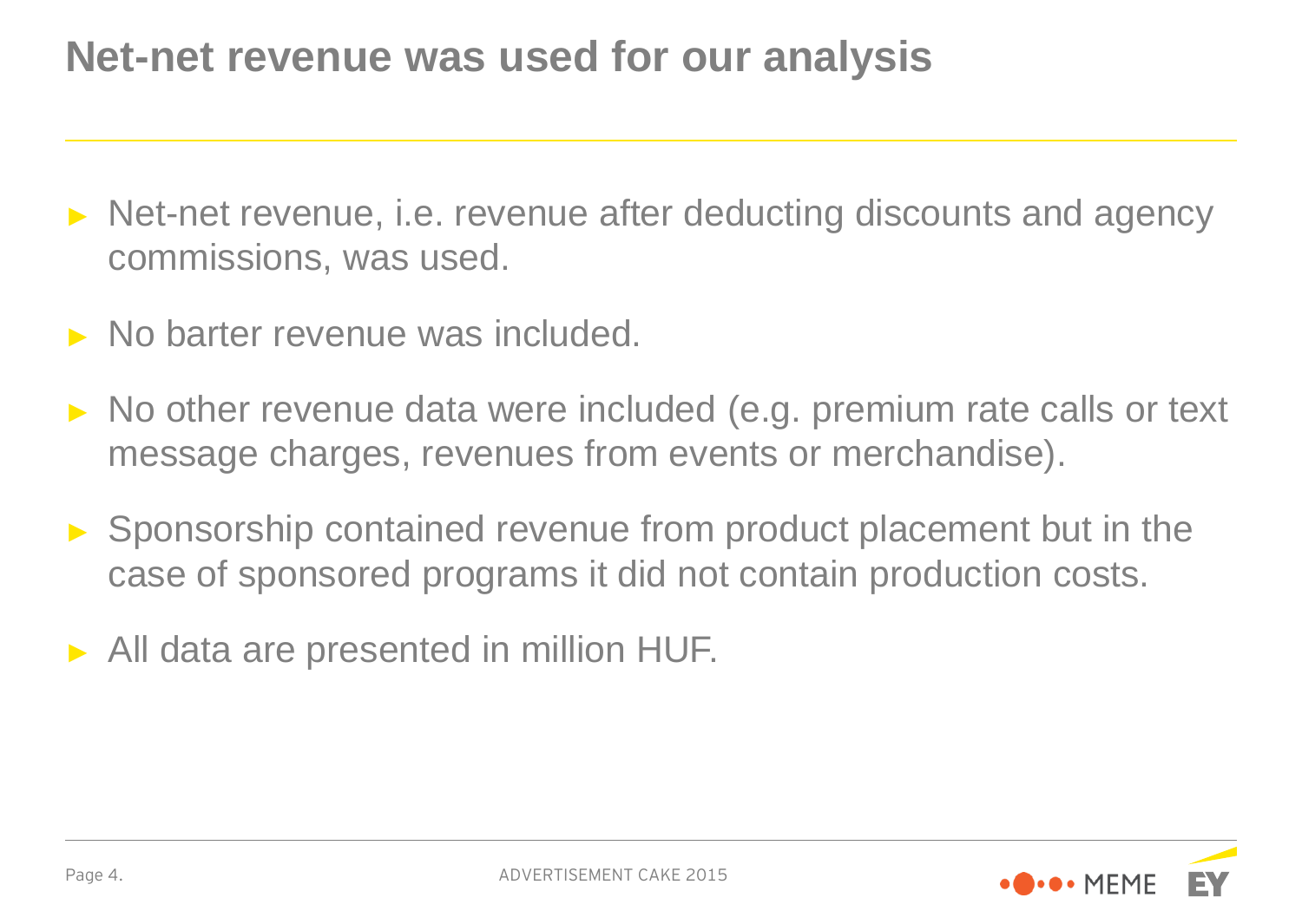## **A 51.6 billion adcake in year 2015**

► Based on the calculation of EY, the total revenue of the television advertising market in 2015 is:

## **51,581 MILLION HUF**

► The market share of the participating television companies based on television viewership data is approximately 99%.\*

\* Within the 18–49 age range, 2-26 hours range (data provided by MEME)

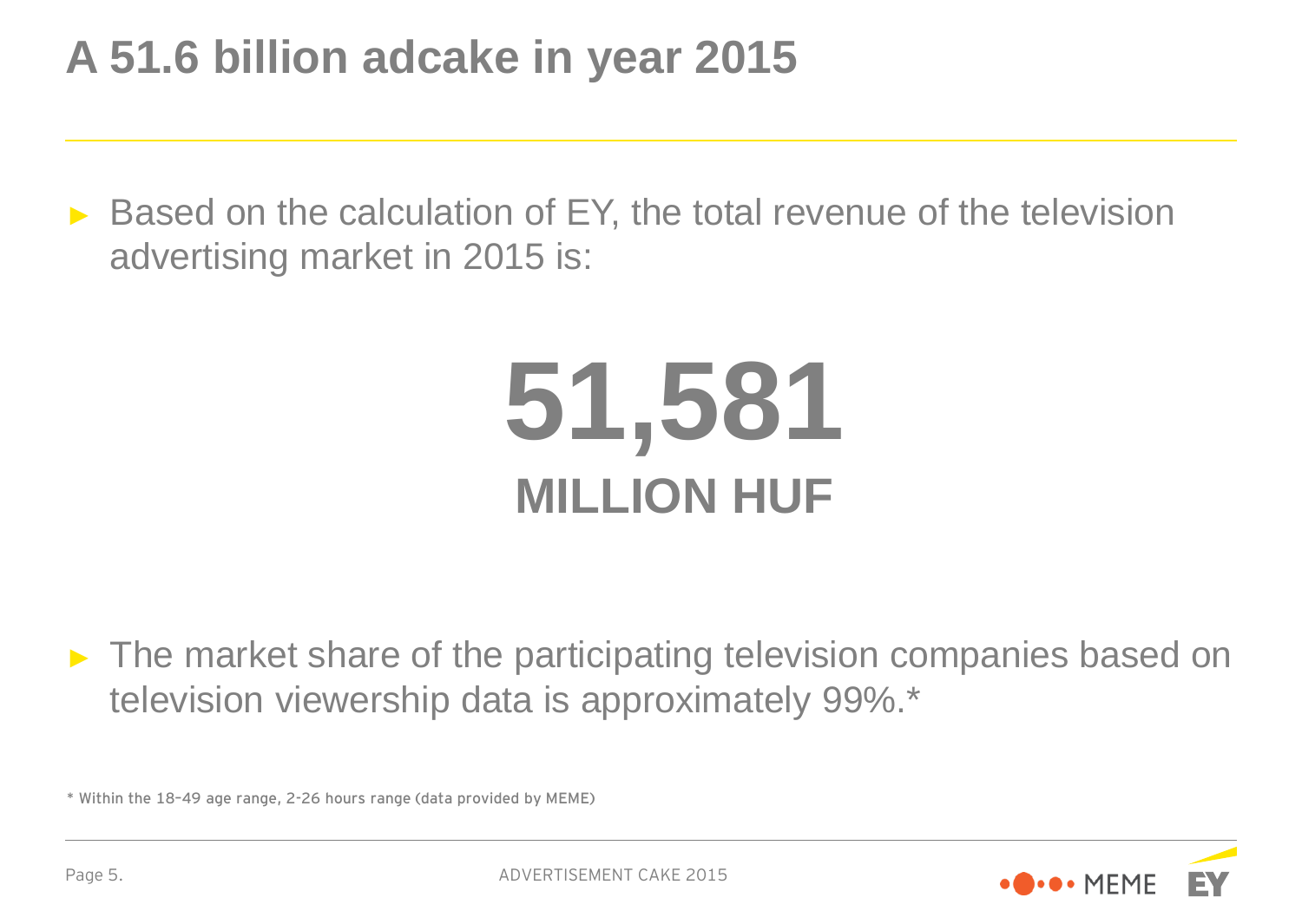## **Adcake 2015 (in million HUF and percentage)**



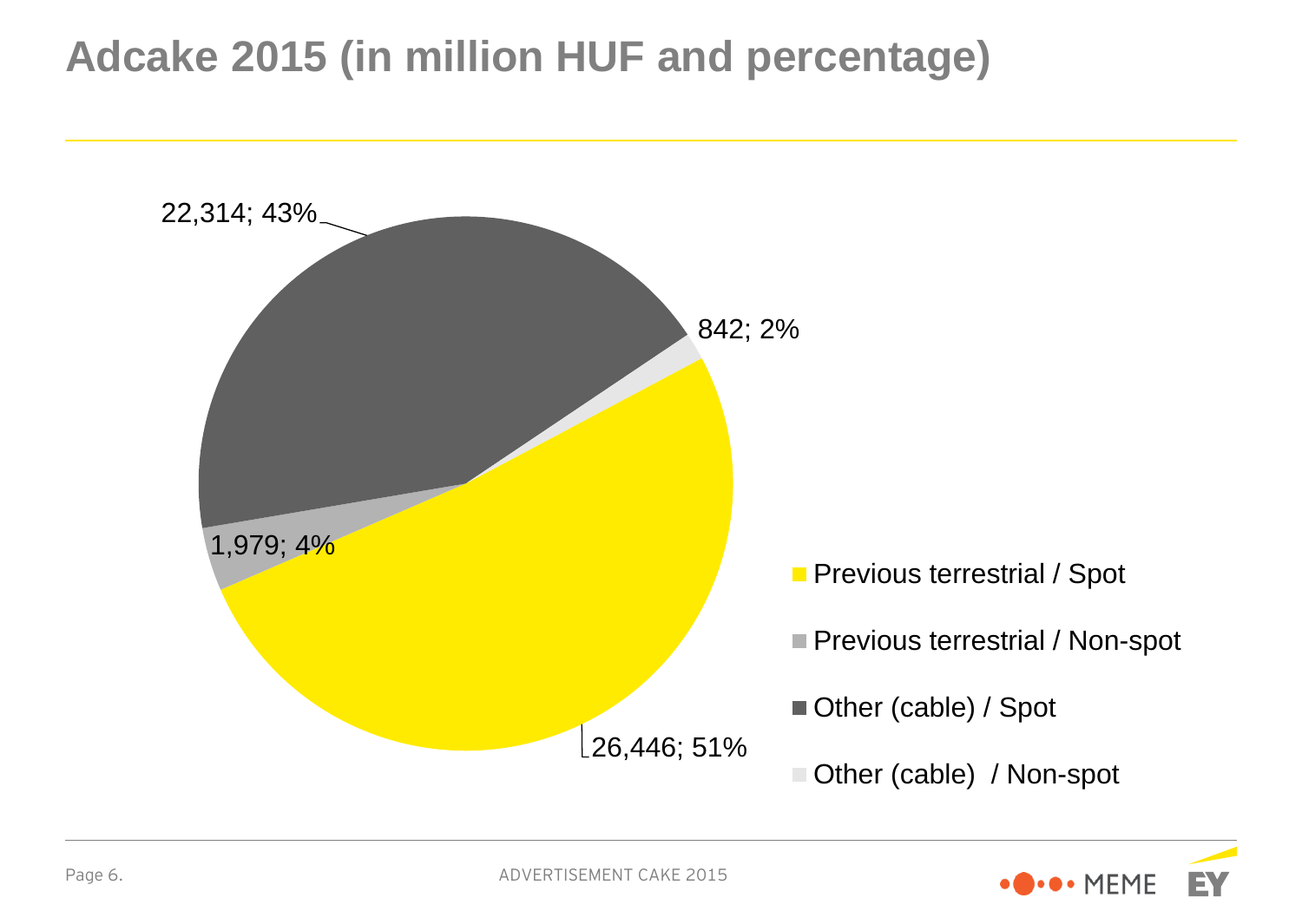## **Television advertising revenue increased by 3%**

#### **Advertising revenue of the last years (million HUF)**



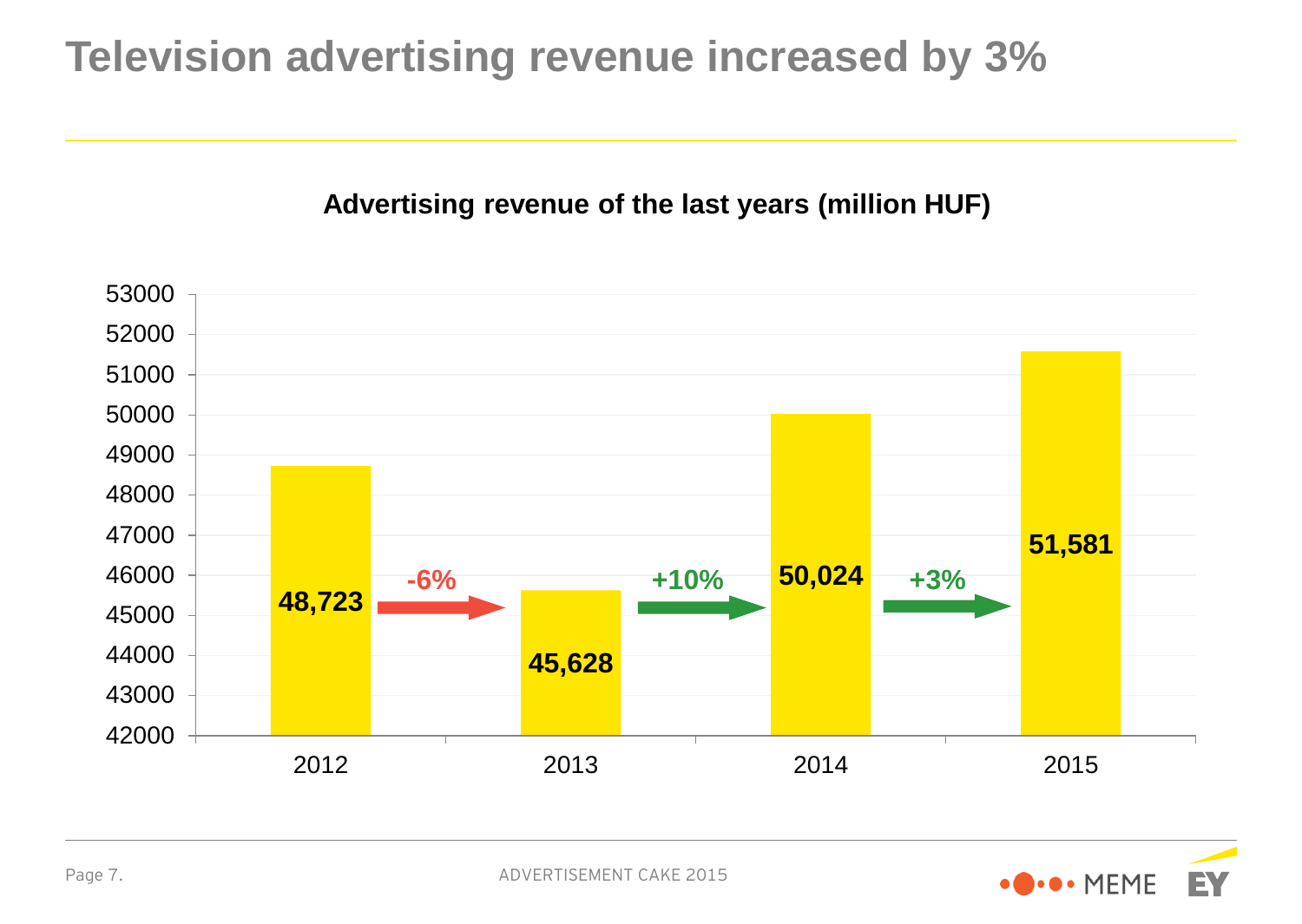## **30% growth at the other (cable) channels**



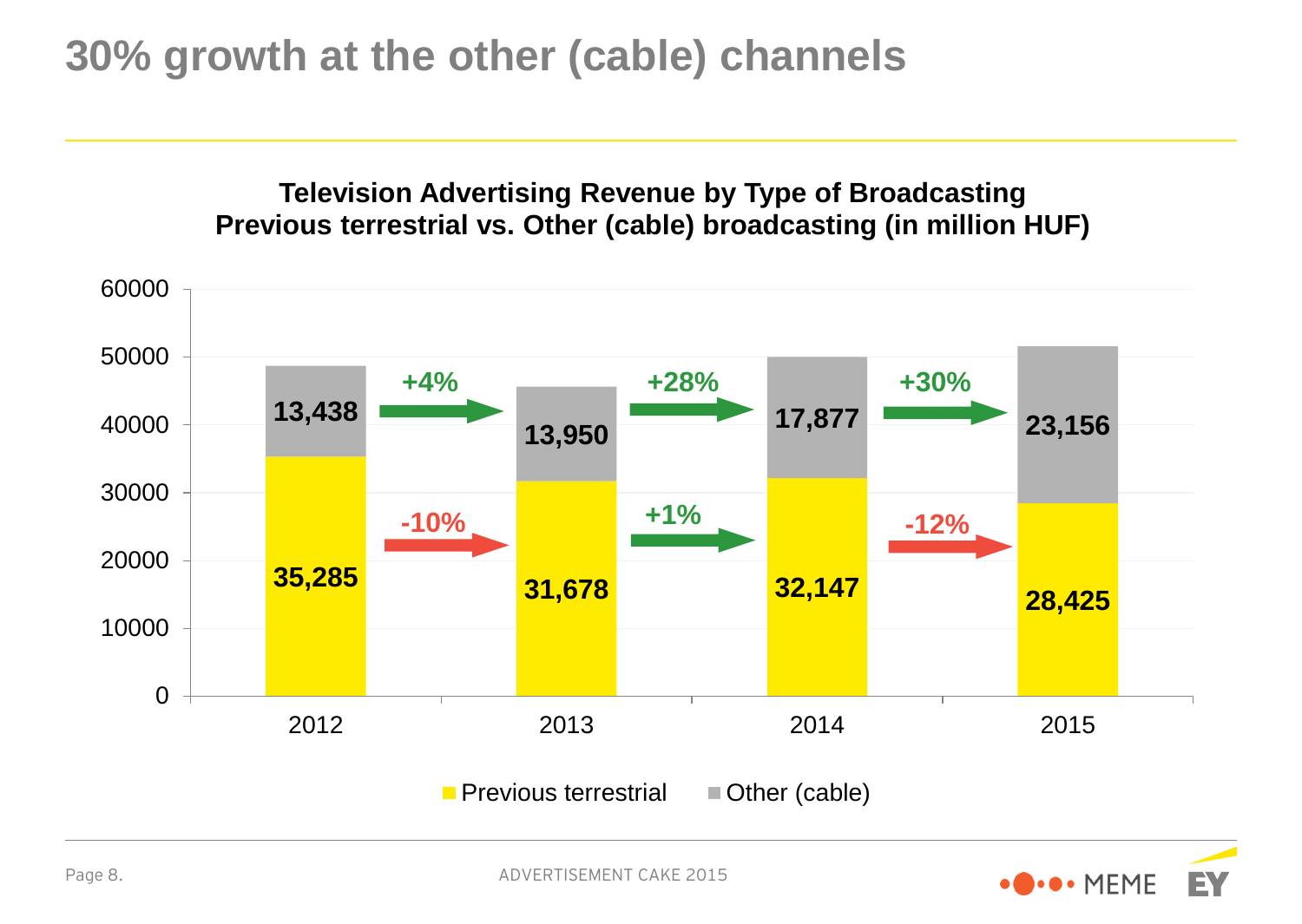## **Increased advertising revenue share of the other (cable) channels**



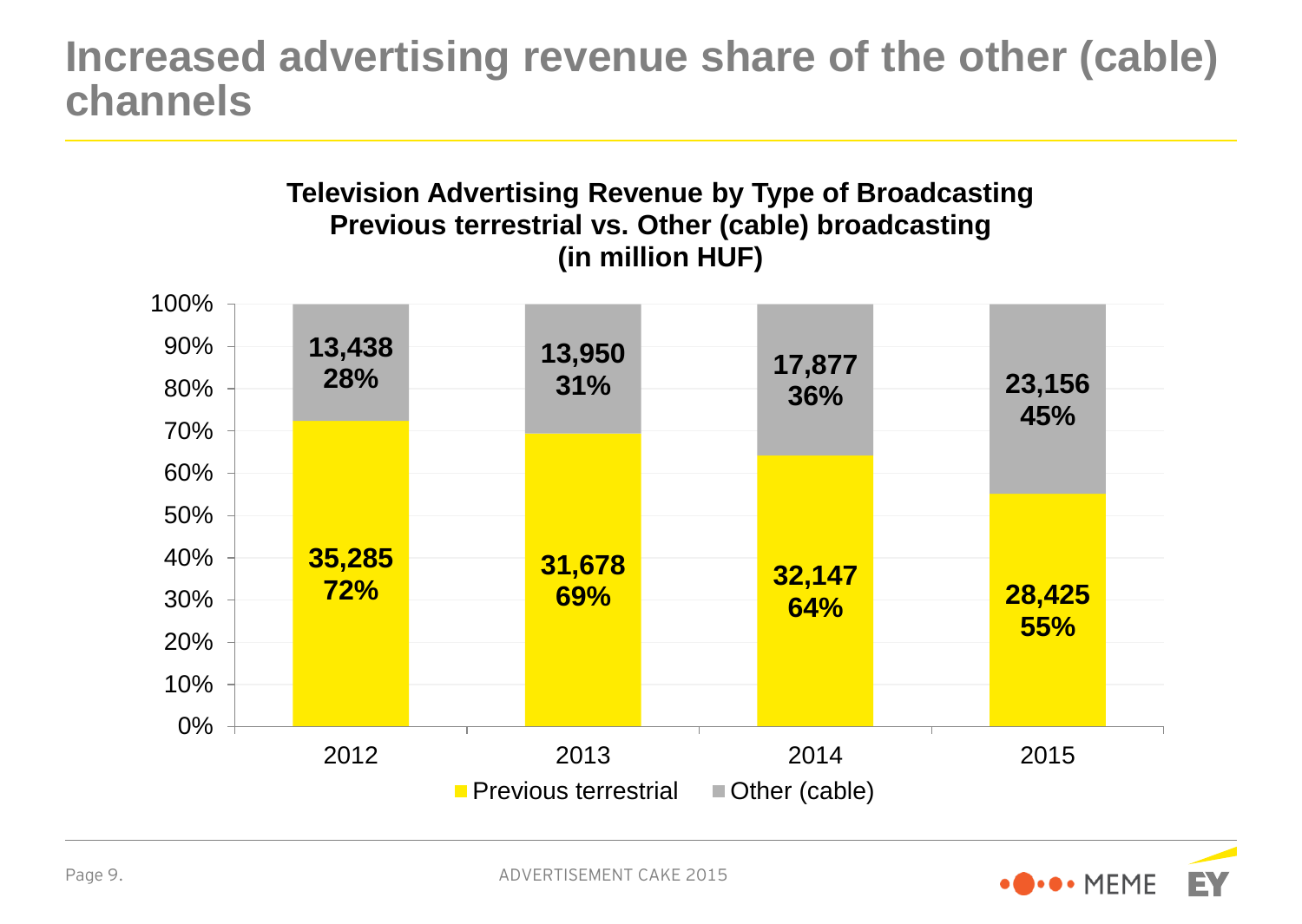## **Non-spot advertising revenue decreased by 4% compared to last year**



**Television Advertising Revenue by Type of Advertisement**

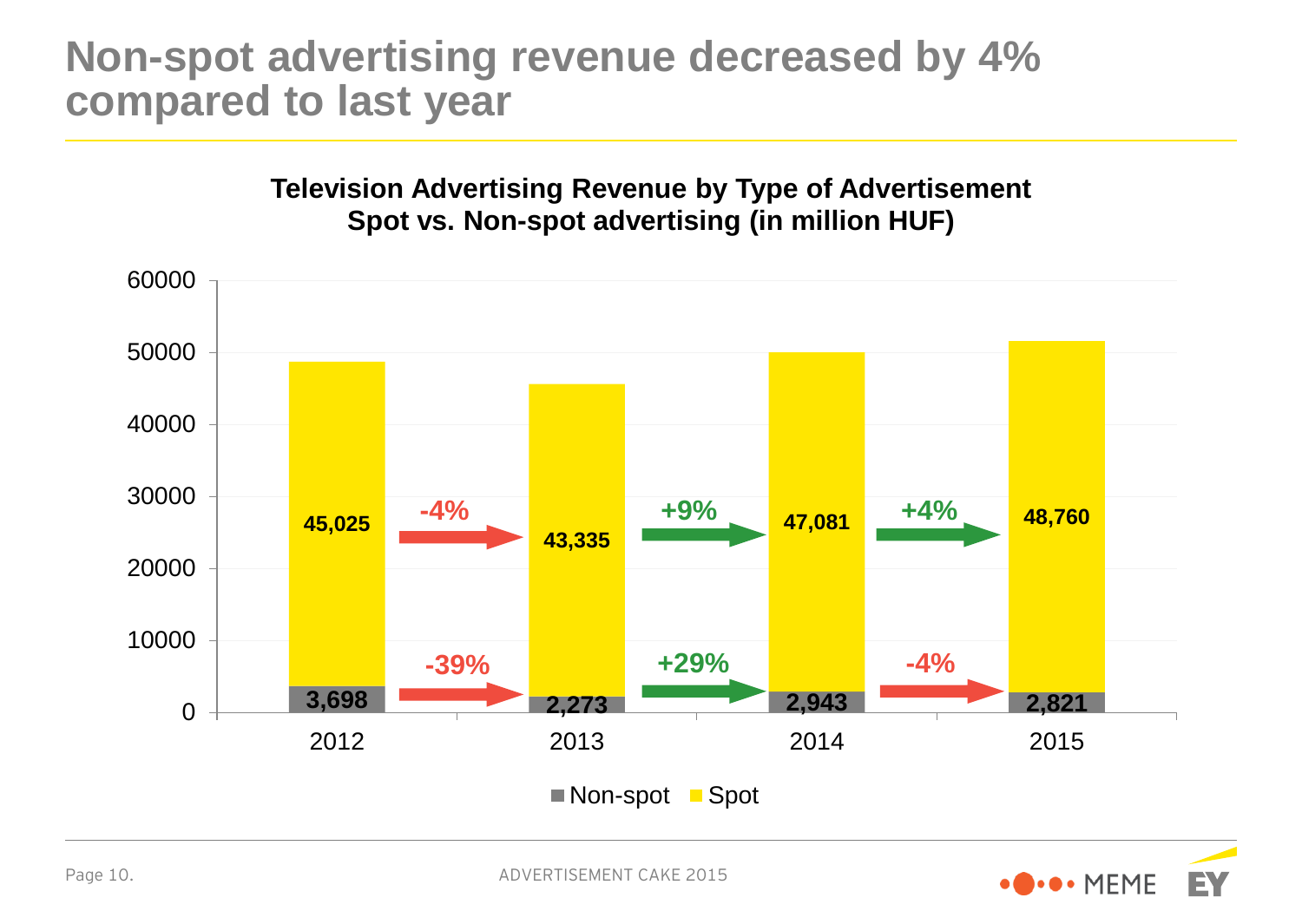## **Share of advertising revenue generated by spots increased by 1 % within the advertisement cake**



Page 11.



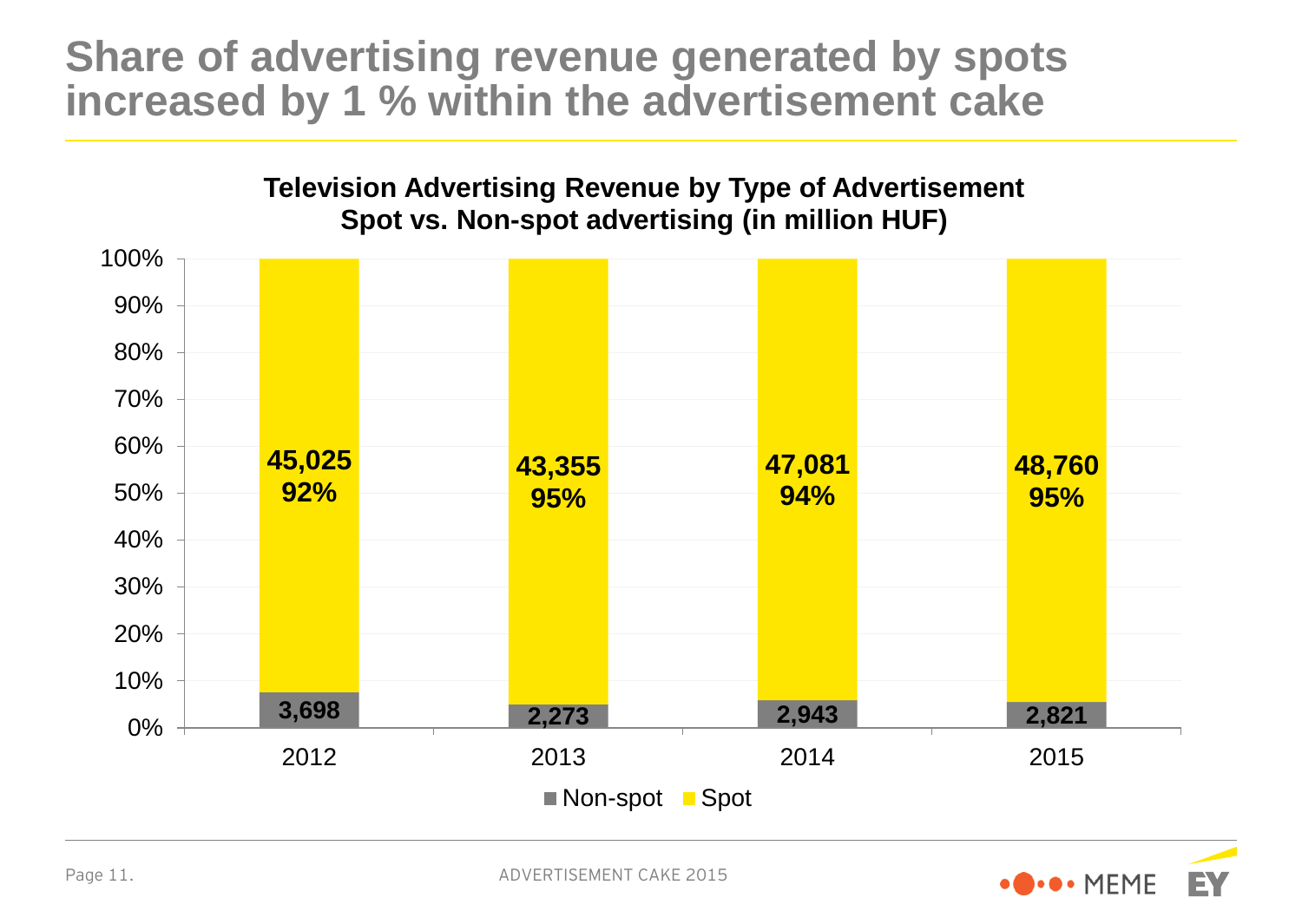## Summary

- In 2015 the television advertising revenue exceeded 51.5 billion HUF.
- Advertising revenue increased by 1,557 million HUF in 2015, which is equivalent to 3% growth.
- 55% of the advertising revenue in 2015 is coming from advertising of the previous terrestrial channels and 45% from the ads of the other (cable) broadcasting televisions.
- Regarding the split of advertising revenue a shift can be observed between the previous terrestrial and other (cable) televisions for the benefit of the other (cable) channels. These channels increased their advertising revenues by 30%.
- After the 29% increase of non-spot advertising revenue in 2014, this year showed its relapse by 4% compared to the previous year.

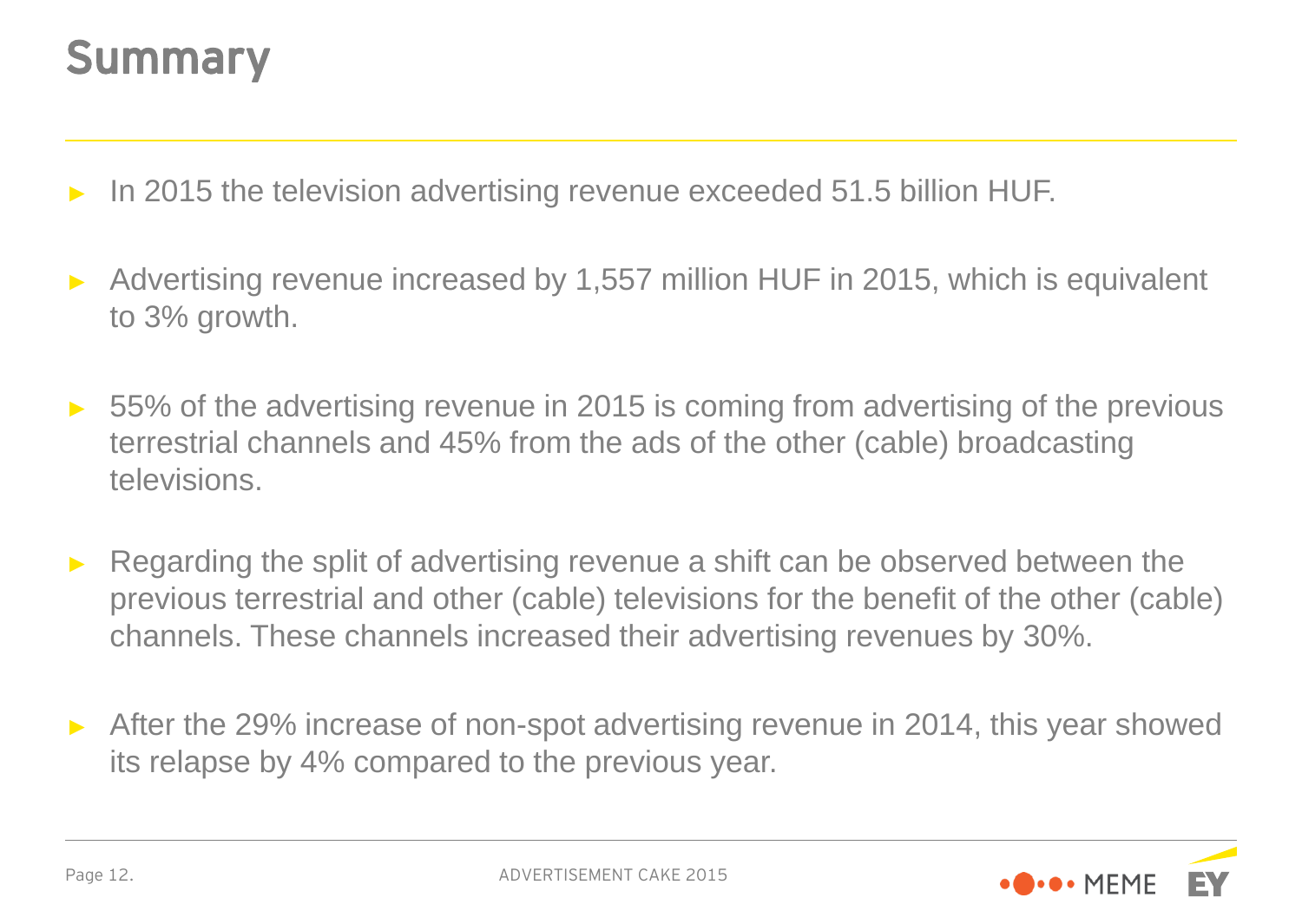# **Thank you for your attention!**